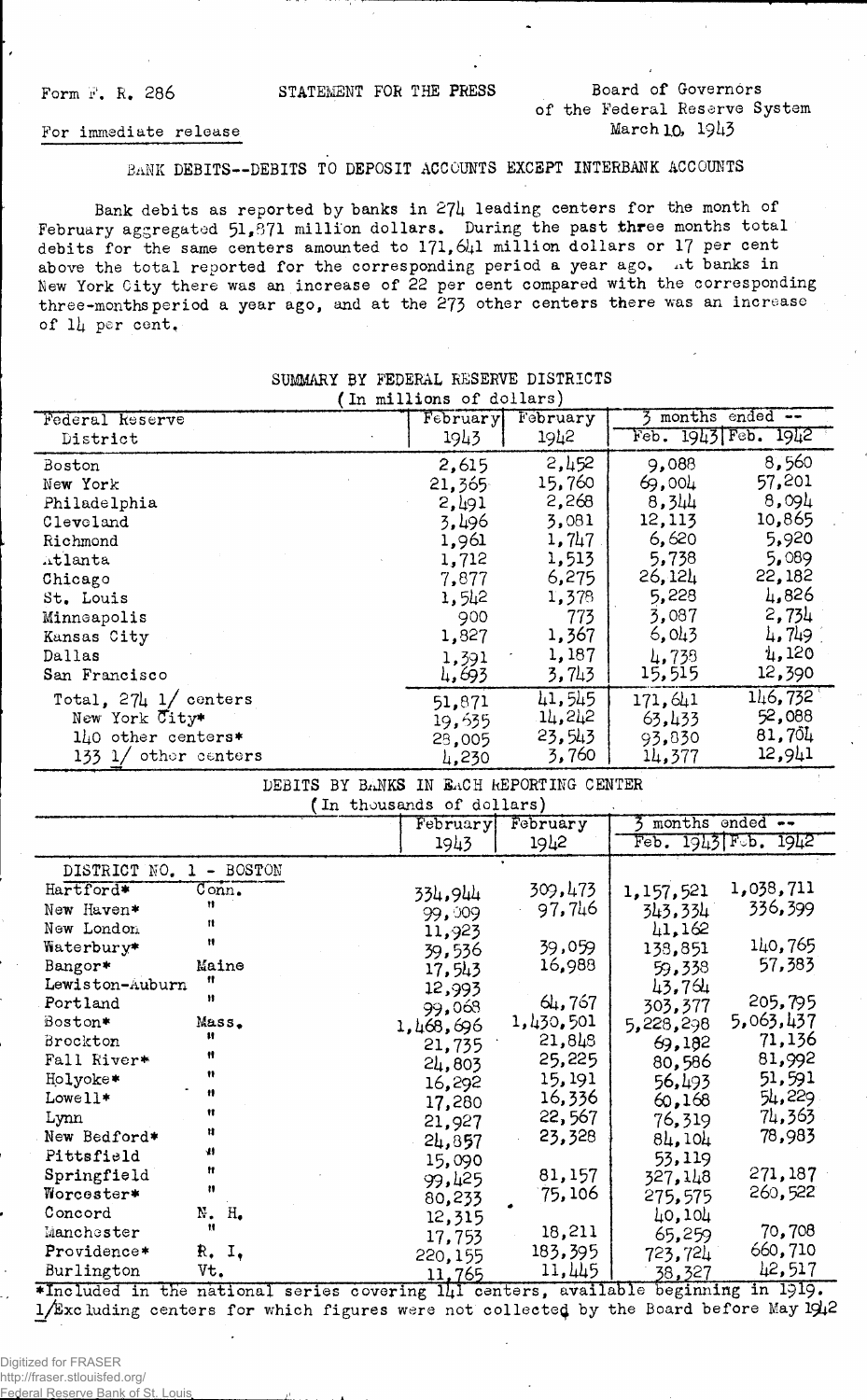Form F. k. 286a

 $^{\circ}$ 

DEBITS BY BANKS IN EACH REPORTING CENTER<br>(In thousands of dollars)

|                                |                             | February         | in thousands of dollars)<br>February |                     | months ended --      |
|--------------------------------|-----------------------------|------------------|--------------------------------------|---------------------|----------------------|
|                                |                             | 1943             | 1942                                 | Feb.<br>1943        | Feb. 1942            |
| DISTRICT NO. 2 - NEW YORK      |                             |                  |                                      |                     |                      |
| Bridgeport                     | Conn <sub>•</sub>           |                  |                                      |                     |                      |
| Stamford                       | n                           | 94,793<br>23,784 | 21,720                               | 320,343             |                      |
| Jersey City                    | $N$ . $J$ .                 | 162,225          | 164,280                              | 85,490              | 78,922               |
| Montclair                      |                             | 13,525           | 15,010                               | 614,813             | 633,881              |
| Newark                         | Ħ                           | 449,508          | 386,898                              | 43,043<br>1,579,639 | 52,273               |
| Passaic*                       | 11                          | 47,634           | 46,473                               | 160,402             | 1,328,227<br>154,389 |
| Paterson                       | Ħ                           | 66,694           |                                      | 223,111             |                      |
| Albany*                        | N.Y.                        | 295,167          | 222,774                              | 644,201             | 647,445              |
| Binghamton*                    | Ħ                           | 24,744           | 24,230                               | 83,678              | 81,000               |
| Buffalo*                       | 11                          | 344,369          | 294,144                              | 1,124,355           | 983,253              |
| Elmira                         | u                           | 25,272           | 20,612                               | 36,827              | 67,648               |
| Jamestown                      | Ħ                           | 17,825           | 16,207                               | 61,385              | 59.388               |
| New York*                      | u                           | 19,635,245       | 14, 242, 145                         | 63,433,231          | 52,087,528           |
| Poughkeepsie                   | n                           | 18,054           | 17,974                               | 58,503              | 57,370               |
| kochester*                     | n                           | 161,880          | 145,218                              | 531,807             | 504,052              |
| Schnectady                     | Ħ                           | 40,851           |                                      | 137,582             |                      |
| Syracuse*                      | Ħ                           | 106,333          | 104,949                              | 357,712             | 339,187              |
| Utica                          | Ħ                           | 39,129           | 37,530                               | 133,323             | 126,059              |
| DISTRICT NO. 3 -               | PHILADELPHIA                |                  |                                      |                     |                      |
| Wilmington*                    | $\overline{\texttt{Del}}$ . | 124,812          | 115,215                              | 544,240             | 506,543              |
| Atlantic City                  | $N$ . J.                    | 19,227           |                                      | 60,201              |                      |
| Camden                         |                             | 78,232           | 69,995                               | 255,622             | 228,299              |
| Trenton*                       | Ħ                           | 89,445           | 95,670                               | 301,743             | 329,604              |
| Allentown                      | Penna.                      | 30,198           | 29,496                               | 102,234             | 100,367              |
| Altoona*                       | Ħ                           | 10,456           | 11,402                               | 34,408              | 38,018               |
| Bethlehem                      | 11<br>Ħ                     | 22,820           |                                      | 78,254              |                      |
| Chester*                       | Ħ                           | 28,447           | 23,659                               | $94,476$ ,          | 78,331               |
| Harrisburg                     | Ħ                           | 49,237           | 48,349                               | 170,717             | 164,954              |
| Hazleton                       | 11                          | 11,492           | 11,166                               | 37,897              | 38,510               |
| Johnstown                      | Ħ                           | 17,423           | 19,332                               | 58,772              | 66,296               |
| Lancaster*<br>Lebanon          | Ħ                           | 34,264           | 33,051                               | 103,748             | 103,263              |
| Norristown                     | Ħ                           | 10,074           | 8,271                                | 31,839              | 28,652               |
| Philadelphia*                  | п                           | 12,296           | 12,403                               | 42,812              | 42,366               |
| keading                        | Ħ                           | 1,826,450        | 1,628,994                            | 6,002,357           | 5,813,898            |
| Scranton*                      | Ħ                           | 40,829           | 39,313                               | 140,014             | 134,771              |
| Wilkes-Barre*                  | 11                          | 45,214           | 49,709                               | 147,413             | 168,522              |
| Williamsport*                  | n                           | 27,231           | 25,311<br>14,398                     | 92,050              | 90,809               |
| York*                          | 11                          | 19,057<br>35,996 | 32,051                               | 63,516<br>120,211   | 48,737               |
| DISTRICT NO. $\mu$ - CLEVELAND |                             |                  |                                      |                     | 112,441              |
| Covington-Newport Ky.          |                             | 19,316           |                                      | 63,916              |                      |
| Lexington*                     | Ħ                           | 31,672           | 22,512                               | 166,327             | 137,460              |
| Akron*                         | Ohio                        | 147,170          | 98,708                               | 467,867             | 331,136              |
| Canton                         | Ħ                           | 60,576           | 53,212                               | 198,911             | 180,775              |
| Cincinnati                     | 11                          | 489,939          | 449,368                              | 1,672,578           | 1,531,319            |
| Cleveland*                     | 11                          | 890,869          | 769,011                              | 3,204,078           | 2,742,040            |
| Columbus*                      | 11                          | 234,491          | 219,878                              | 796,868             | 724,151              |
| Dayton*                        | 11                          | 111,368          | 95, 195                              | 381,184             | 328,578              |
| Hamilton                       | 11                          | 17,009           | 15,713                               | 57,138              | 52,793               |
| Lima                           | Ħ<br>11                     | 21,577           | 19,249                               | 87,951              | 62,181               |
| Lorain                         | n                           | 5,537            | 6,104                                | 19,415              | 21,362               |
| Mansfield                      | 11                          | 14,514           |                                      | 48,353              |                      |
| Middletown                     | n                           | 17,415           | 16,772                               | 54,492              | 58,090               |
| Portsmouth                     | Ħ                           | 8,452            |                                      | 27,976              |                      |
| Springfield*                   | 11                          | 25,770           | 21,341                               | 85,104              | 72,929               |
| Steubenville                   | n                           | 11,381           | 10,492                               | 36,397              | 35,481               |
| Toledo*<br>Warren              | Ħ                           | 200,430          | 164,528                              | 639,465             | 570,278              |
| Youngstown*                    | 11                          | 18,914           | 15,350                               | 66,022              | 54,440               |
| Zanesville                     | Ħ                           | 65,286           | 63,508                               | 219,053             | 216,175              |
|                                |                             | 10,343           | 10,484                               | 33,758              | 35,401               |

Digitized for FRASER<br>http://fraser.stlouisfed.org/<br>Federal Reserve Bank of St. Louis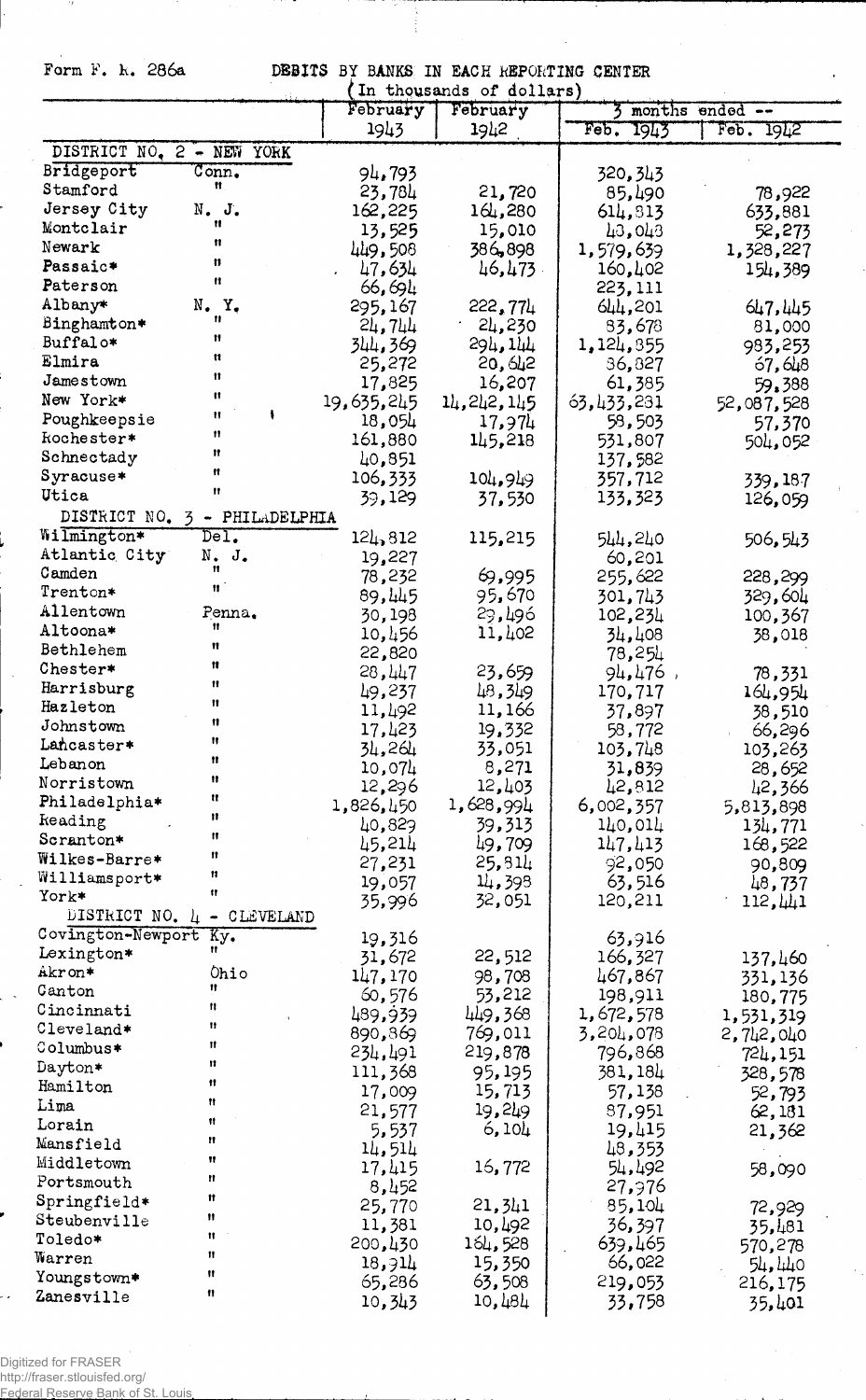Form F. R. 286b

 $\overline{\phantom{a}}$ 

 $\sim$ 

 $\hat{\mathcal{A}}$ 

 $\mathcal{L}^{\pm}$ 

DEBITS BY BANKS IN EACH REPORTING CENTER<br>(In thousands of dollars)

 $\frac{1}{2}$ 

|                                           | THE DIMONDOMING OF MOTTWEEK!<br>February<br>February |         | $\frac{1}{2}$ months ended $-\frac{1}{2}$ |           |
|-------------------------------------------|------------------------------------------------------|---------|-------------------------------------------|-----------|
|                                           | 1943                                                 | 1942    | 7943<br>Feb.                              | Feb. 1942 |
|                                           |                                                      |         |                                           |           |
| DISTRICT NO. 4 - CLEVELAND                | (Cont d)                                             |         |                                           |           |
| Butler<br>Penna.                          | 11,918                                               | 11,716  | 40,261                                    | 41,993    |
| 11<br>Erie*                               | 47,814                                               | 41,506  | 157,532                                   | 138,108   |
| n<br>Franklin                             | 4,110                                                | 4,427   | 14,215                                    | 15,323    |
| n<br>Greensburg*                          | 8,476                                                | 9,048   | 29,631                                    | 31,963    |
| Ħ<br>Homestead                            | 3,760                                                | 4,188   | 13,324                                    | 15,243    |
| Ħ<br>Oil City*                            | 13,281                                               | 11,848  | 42,756                                    | 12,921    |
| Ħ<br>Pittsburgh*                          | 1,016,808                                            | 918,948 | 3,524,544                                 | 3,320,957 |
| n<br>Sharon                               | 12,772                                               | 13,014  | 41,644                                    | 41,400    |
| Wheeling*<br>W. Va.                       | 30,271                                               | 28,146  | 103,904                                   | 103,726   |
| DISTRICT NO.<br>5-RICHMOND                |                                                      |         |                                           |           |
| Washington<br>$D_{\bullet}$ $C_{\bullet}$ | 390,140                                              | 373.988 | 1,306,420                                 | 1,247,603 |
| Baltimore*<br>Md.                         | 600,029                                              | 516,211 | 1,935,981                                 | 1,696,757 |
| Ħ<br>Cumberland                           | 9,198                                                | 8,645   | 31,093                                    | 31,388    |
| Ħ<br>Frederick                            | 9,094                                                |         | 29,238                                    |           |
| $\mathbf{H}$<br>Hagerstown                | 12,338                                               | 12,764  | 41,473                                    | 43,843    |
| Asheville<br>N. C.                        | 16,347                                               | 15,611  | 61,093                                    | 60,578    |
| Ħ<br>Charlotte*                           | 103,143                                              | 89,523  | 359,000                                   | 308,326   |
| Ħ<br>Durham                               | 39,357                                               | 29,945  | 140,775                                   | 111,925   |
| $\mathbf{H}$<br>Greensboro                | 24,839                                               | 26,559  | 89,190                                    | 91,308    |
| Ħ<br>Kinston                              | 4,728                                                |         | 19,250                                    |           |
| Ħ<br>Raleigh*                             | 42,499                                               | 56,915  | 153,759                                   | 201,546   |
| n<br>Wilmington                           | 31,925                                               | 21,513  | 99,329                                    | 71,132    |
| Ħ<br>wilson.                              | 6,469                                                |         | 20,193                                    |           |
| 11<br>Winston-Salem                       | 54,589                                               | 49,483  | 193,231                                   | 166,261   |
| $\circ$ .<br>Charleston<br>S.             | 32,694                                               | 28,446  | 111,821                                   | 96,868    |
| n<br>Columbia*                            | 48,081                                               | 37,526  | 158,876                                   | 125,234   |
| Ħ<br>Greenville*                          | 32,539                                               | 30,415  | 111,938                                   | 101,870   |
| n<br>Spartanburg                          | 19,154                                               | 15,369  | 60, 753                                   | 52,833    |
| Charlottesville<br>Va.                    | 8,867                                                |         | 33,090                                    |           |
| Ħ<br>Danville                             | 12,298                                               | 10,067  | 44,829                                    | 38,956    |
| 11<br>Lynchburg                           | 16,469                                               | 16,521  | 58,058                                    | 60,223    |
| Ħ<br>Newport News                         | 20,928                                               | 13,402  | 69,416                                    | 45,962    |
| Ħ<br>Norfolk*                             |                                                      | 76,901  | 320,172                                   | 263,439   |
| Ħ<br>Portsmouth                           | 92,949                                               | 8,417   | 33,737                                    | 26,665    |
| n<br>Richmond*                            | 10,997                                               | 198,115 | 329,254                                   | 675,737   |
| Ħ<br>Roanoke                              | 238,394                                              |         |                                           | 108,301   |
| Bluefield<br>W.<br>Va.                    | 23,667                                               | 30,037  | 104,754                                   |           |
| n                                         | 16,654                                               | 60,431  | 58,958<br>218,275                         | 218,341   |
| Charleston<br>Ħ                           | 59,510                                               |         |                                           |           |
| Clarksburg<br>Ħ                           | 11,252                                               | 20,206  | 38,751                                    | 75,294    |
| Huntington<br>Ħ                           | 24,090                                               |         | 81,388                                    | 38,446    |
| Parkersburg                               | 12,625                                               | 10,966  | 40,606                                    |           |
| DISTRICT NO.6 - ATLANTA                   |                                                      |         |                                           |           |
| Ala.<br>Anniston<br>Ħ                     | 12,244                                               |         | 41,384                                    | 492,478   |
| Birmingham*<br>n<br>Dothan                | 140,942                                              | 143,121 | 490,150<br>21,077                         | 17,042    |
| 11                                        | 6,044                                                | 5,756   | 28,851                                    |           |
| Gadsden<br>11                             | 3,795                                                |         | 312,708                                   | 247,607   |
| Mobile*<br>Ħ                              | 90,714                                               | 75,932  | 110,331                                   | 103,254   |
| Montgomery*<br>Fla.                       | 33,338                                               | 31,427  |                                           | 362,937   |
| Jacksonville*<br>Ħ                        | 136,760                                              | 111,509 | 433,380                                   | 245,296   |
| Miami<br>Ħ                                | 76,234                                               | 81,809  | 241,929                                   |           |
| Orlando<br>n                              | 19,460                                               |         | 71,465                                    | 46,610    |
| Pensacola*<br>Ħ                           | 17,197                                               | 14,710  | 54,921                                    |           |
| St. Petersburg<br>Ħ                       | 18,746                                               |         | 53,683                                    |           |
| Tampa*                                    | 61,931                                               | 44,795  | 198,261                                   | 143,567   |
| Albany<br>Ga.<br>n                        | 7,428                                                | 7,722   | 28,353                                    | 27,864    |
| Atlanta*<br>Ħ                             | 303,110                                              | 290,371 | 1,060,198                                 | 995,484   |
| Augusta*                                  | 30,061                                               | 37,164  | 96.332                                    | 120,202   |
| 11<br>Brunswick                           | 10,764                                               | 3,231   | 31,309                                    | 11,601    |
| Ħ<br>Columbus                             | 29,618                                               | 24,782  | 101,432                                   | 83,821    |
| Ħ<br>Elberton                             | 1,392                                                | 1,387   | 4,704                                     | 4,606     |
| Ħ<br>Macon*                               | 32,560                                               | 27,101  | 107,756                                   | 87,934    |
| Ħ<br>Newnan                               | 4,113                                                | 3,269   | 13,185                                    | 10,984    |
| Ħ<br>Savannah*                            | 61,439                                               | 36,158  | 200,395                                   | 129,760   |
| 11<br>Valdosta                            | 4,411                                                | 6,087   | 15,743                                    | 21,200    |

 $\ddot{\phantom{a}}$ 

**valuos ca**<br>Digitized for FRASER<br>http://fraser.stlouisfed.org/<br>Eederal Reserve Bank of St. Louis.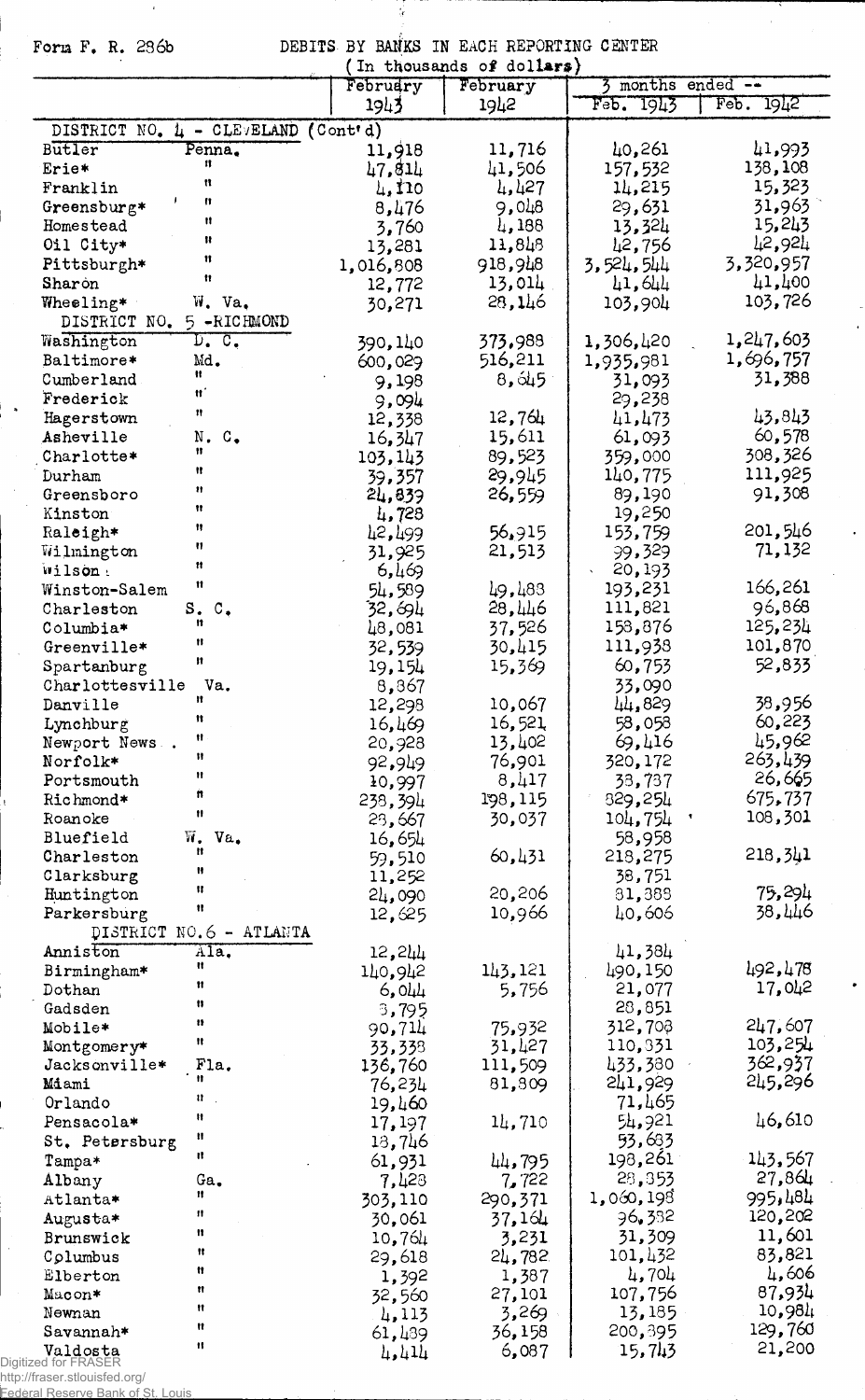#### February February 3 months ended--1943 1942  $Feb. 1943$  $F$ <sup>9</sup>b. 19 $L$ 2 DISTRICT NO. 6 - ATLANTA (Cont'd) Baton Rouge La. 38,082 120,968  $\big|_{1,0\downarrow5,278}$ Lake Charles 715,000  $\mathbf{H}$ 307,363 New Orleans\* 277,998 955,405 Hattiesburg miss. 11,023 36,291 10,289 33,905  $125.948$ Jackson  $\mathbf{r}$ 46,775 39,266 176,405  $\mathbf{u}$ Meridian 12,889  $16,443$ 41,577 55,252 Vicksburg\*  $\mathbf{R}$ 18,930 11,936 59,497 37,985 Chattanooga\* Tenn. 64,548 253,661 71,918 216,346  $\mathbf{H}$ Knoxville\* 46,766 37,702 158,211 140,545  $\mathbf{r}$ Nashville\* 371,674  $148,629$ 108,088 438,498 DISTRICT NO. 7 - CHICAGO Aurora Ill. 13,594 48,421 13,878 46,037 Bloomington\*  $\pmb{\mathfrak{y}}$ 16, 195<br>16, 712 16,503 54,980 48,106  $\mathbf{u}$ Champaign-Urbana 15,818 52,158 57,864  $\mathbf{u}$ Chicago\* 3,380,025 12,281,880 4,230,390 13,811,074  $\overline{u}$ Danville 12,475 10,356 38,368 40,911  $\mathbf{u}$ Decatur\* 23,456 95,985 27,200 96,076  $\mathbf{u}$ Elgin 9,605 9,220 32,823 31,908  $\mathbf{u}$ Joliet 23,117 80,773  $\mathbf{r}$ Moline 10,674 38,980 11,709 33,909  $\mathbf{u}$ Peoria\* 77,536 70,438 245,952 245, 154  $\mathbf{H}$  ${\tt Rockford*}$ 40,114 44,378 149,722 134,867  $\mathbf{H}$ Springfield 28,629 26,322 96,731 100,653 Fort Wayne\* Ind. 42,168 145,198 49,165 165,282  $\mathbf{u}$ Gary 21,445 24,010 79,347 74,895  $\mathbf{u}$ Hammond 12,094 11,068 41,022 37,703  $\mathbf{u}$ Indianapolis\* 323,550  $231,649$ 1,068,443 950,241  $\mathbf{H}$ Lafayette 14,325 46,879  $\mathbf{u}$ Muncie 13,224 61,628  $\mathbf{u}$ South Bend\* 48,694 48,728 175,080 163,615  $\mathbf{u}$ Terre Haute 33,681 27,751 111,334 97,202 Burlington Iowa 11,727 36,805  $\mathbf{H}$ Cedar Rapids\* 33,215 39,521 127,417 115,718  $\mathbf{H}$  $\tt C1$  inton 7,533 25,513  $8,464$ 27,639  $\mathbf{H}$ Davenport\* 87,615 22,468 24,869 81,932  $\mathbf{u}$ Des Moines\* 370,675 110,163 120,040 399.353  $\mathbf{r}$ Dubuque\* 11,500 11,154 40,101 37,847 Ħ Mason City 12,795 43,017 12,993 46,900 'n Muscatine 4,429 3,857  $13,664$ 14,743  $\mathbf{u}$ Ottumwa 17,124 55,947  $\mathbf{u}$ Sioux City\* 52,308 70,783 217,602 179,656  $\mathbf{r}$ Waterloo\* 25,682 82,704  $24,551$ 82,235

#### DEBITS BY BANKS IN EACH REPORTING CENTER (In thousands of dollars)

#Estimated.

Revised figures January 1943; Danville, Va., 13,390; Topeka, Kans., 35,365.

Digitized for FRASER http://fraser.stlouisfed.org/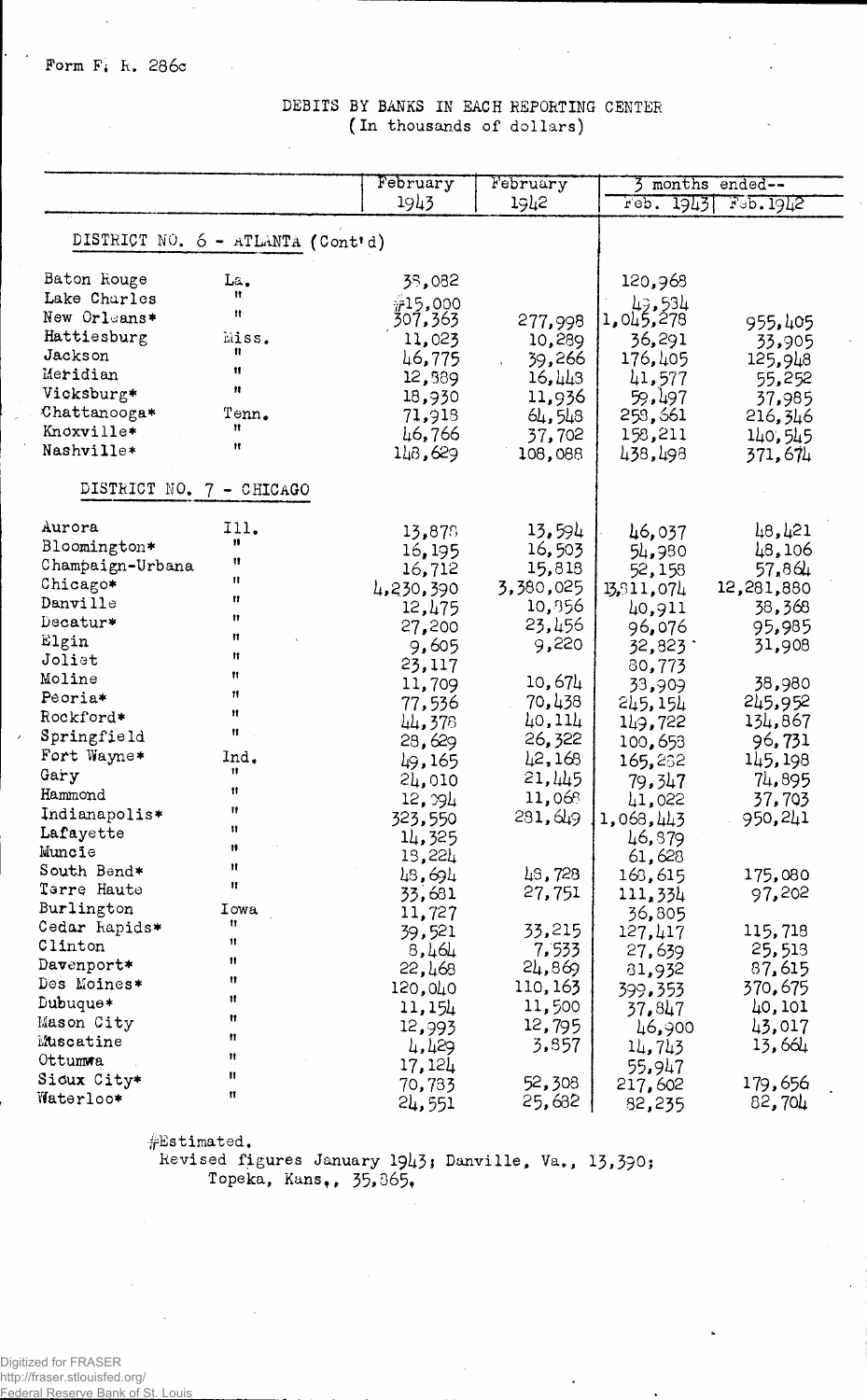# DEBITS BY BANKS IN EACH REPORTING CENTER (In thousands of dollars)

|                                   |                            | February  | February           | 3 months ended -- |              |
|-----------------------------------|----------------------------|-----------|--------------------|-------------------|--------------|
|                                   |                            | 1943      | 1942               | Feb. 1943         | $F = 5.1912$ |
|                                   |                            |           |                    |                   |              |
| DISTRICT NO. 7 - CHICAGO (Cont'd) |                            |           |                    |                   |              |
| Adrian                            | Mich.                      | 6,696     | 4,984              | 20,429            | 17,134       |
| Battle Creek                      | Ħ                          | 22,554    | 20,070             | 73,500            | 61,072       |
| Bay City*                         | u                          | 15,797    | 13,714             | 52,130            | 51,139       |
| Detroit*                          | Ħ                          | 1,812,412 | 1,290,603          | 6,133,096         | 4,391,324    |
| Flint*                            | 11                         | 39,064    | 30,755             | 124,700           | 107,479      |
| Grand Rapids*                     | 11                         | 71,926    | 64,023             | 238,563           | 217,873      |
| Jackson                           | Ħ                          | 26,782    | 19,9 <sub>49</sub> | 86,703            | 68,322       |
| Kalamazoo*                        | Ħ                          | 32,350    | 27,777             | 108,605           | 100,908      |
| Lansing*                          | n                          | 41,707    | 32,087             | 146,175           | 105,911      |
| Muskegon                          | 11                         | 30,928    |                    | 99,294            |              |
| Port Huron                        | u                          | 13,330    |                    | 42,525            |              |
| Saginaw                           | Ħ                          | 27,279    | 26, 242            | 104, 165          | 97,821       |
| Green Bay                         | Wis.                       | 18,845    | 13,704             | 61,724            | 62, 405      |
| Madison                           | 11                         | 44,533    |                    | 151,752           |              |
| Manitowoc                         | Ħ                          | 11,697    | 8,890              | 37,766            | 29,875       |
| Milwaukee*                        | Ħ                          | 422,159   | 345,151            | 1,483,880         | 1,180,195    |
| Oshkosh                           | Ħ                          | 10, 848   | 10,822             | 39,064            | 37,264       |
| Racine                            | n                          | 29,892    |                    | 97,188            |              |
| Sheboygan                         | 11                         | 22,633    | 29,214             | 74,912            | 95,698       |
|                                   |                            |           |                    |                   |              |
|                                   | LISTRICT NO. 8 - ST. LOUIS |           |                    |                   |              |
| El Dorado                         | Ark.                       | 10,301    | 6,405              | 33,632            | 23,582       |
| Fort Smith                        | Ħ                          | 20,261    | 17,826             | 63,226            | 61,371       |
| Helena                            | Ħ                          | 2,352     | 2,005              | 8,324             | 8,163        |
| Little Rock*                      | n                          | 53,800    | 55,947             | 205,437           | 180,391      |
| Pine Bluff                        | H.                         | 16,299    | 11,639             | 55,056            | 40,353       |
| Texarkana                         | n                          |           |                    |                   |              |
| (See also Tex.)                   |                            | 7,149     | 17,753             | 23,121            | 45,297       |
| Alton                             | 111.                       | 19,667    |                    | 33,252            |              |
| East St. Louis & Nat'l            |                            |           |                    |                   |              |
| Stock Yards                       | 111.<br>n                  | 63,808    | 56,728             | 212,603           | 186,583      |
| Quincy                            |                            | 11,609    | 10,210             | 37,103            | 34,990       |
| Evansville*                       | Ind.                       | 65,515    | 36,725             | 203,964           | 130,956      |
| Louisville*                       | Kу.                        | 268,198   | 227,764            | 903,717           | 818,762      |
| Owensboro                         | Ħ                          | 9,698     | 7,111              | 34,677            | 29,627       |
| Paducah                           |                            | 7,216     |                    | 24,012            |              |
| Greenville                        | Miss.                      | 7,295     | 8,604              | 27,895            | 28,088       |
| Cape Girardeau                    | Mo.<br>Ħ                   | 3,670     |                    | 12,916            |              |
| Hannibal<br>Jefferson City        | 11                         | 3,339     |                    | 11,627            |              |
|                                   | 11                         | 23,700    |                    | 62,199            |              |
| St. Louis*<br>Sedalia             | 11                         | 742, 195  | 688,158            | 2,585,844         | 2,416,080    |
|                                   | 11                         | 3,390     | 2,923              | 9,860             | 8,861        |
| Springfield<br>Jackson            |                            | 21,450    | 18,390             | 69,207            | 60,629       |
| Memphis*                          | Tenn.                      | 6,981     |                    | 24,146            |              |
|                                   |                            | 233,357   | 210,089            | 753,973           | 751,873      |
|                                   |                            |           |                    |                   |              |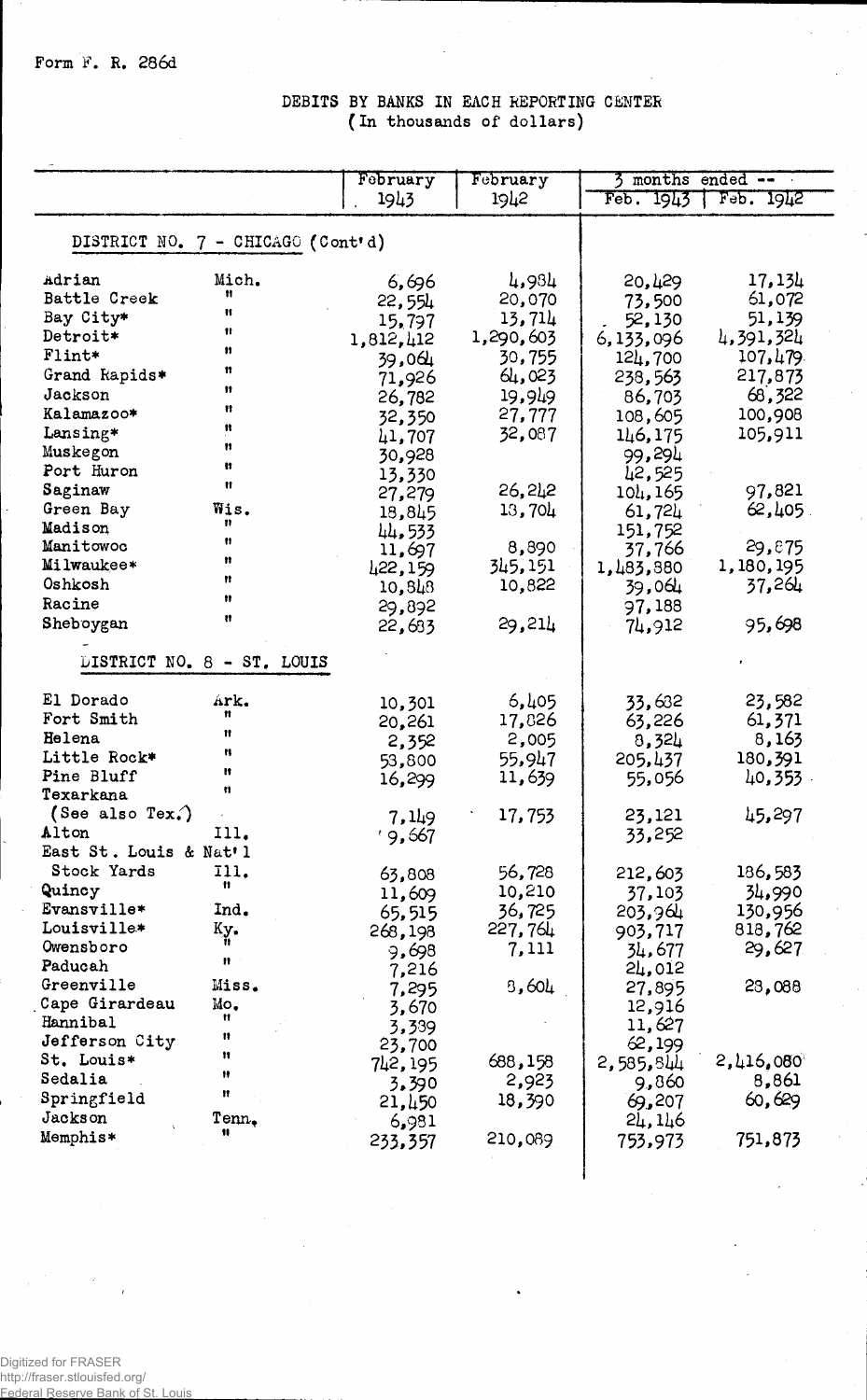### Form F. R. 286e

 $\sim$ 

DEBITS BY BANKS IN EACH REPORTING CENTER (In thousands of dollars)

|                              |                        | February          | February         | months<br>ended $\leftarrow$ |                   |
|------------------------------|------------------------|-------------------|------------------|------------------------------|-------------------|
|                              |                        | 1943              | 19 <sup>12</sup> | Feb. 1943                    | Feb.<br>1942      |
| DISTRICT NO. 9 - MINNEAPOLIS |                        |                   |                  |                              |                   |
| Minn.<br>Duluth*             |                        | 43,410            | 41,270           | 175,047                      | 153,694           |
| Ħ<br>Mankato                 |                        | 6,846             | 6,576            | 23,766                       | 23,587            |
| u<br>Minneapolis*            |                        | 443,681           | 381,680          | $1,523,907$ .                | 1,319,209         |
| Ħ<br>Red Wing                |                        | 2,506             | 2,253            | 7,960                        | 7,726             |
| 11<br>Rochester              |                        | 6,714             | 6,391            | 25,192                       | 24,303            |
| Ħ<br>St. Cloud               |                        | 4,373             | 4,644            | 15,161                       | 16,223            |
| Ħ<br>St. Paul*               |                        | 218,829           | 189,984          | 748,426                      | 692,568           |
| Ħ<br>South St. Paul          |                        | 55,757            | 41,579           | 186,454                      | 145,061           |
| 11<br>Winona                 |                        | 8,444             | 6,580            | 26,189                       | 24,730            |
| Billings*<br>Mont.           |                        | 11,902            | 11,499           | 42,326                       | 43,761            |
| Ħ<br>Butte<br>11             |                        | 22,100            | 22,633           | 75,625                       | 78,308            |
| Great Falls<br>Ħ             |                        | 17,131            | 12,126           | 58,527                       | 47,378            |
| Helena*                      |                        | 11,271            | 10,574           | 40,551                       | 39,258<br>46,900  |
| N.<br>Bismarck<br>Ħ          | Dak.                   | 14,564            | 13,255           | 46,809                       | 6,895             |
| Dickinson<br>Ħ               |                        | 1,767             | 1,637<br>23,471  | 6,882                        | 86,095            |
| Fargo*<br>n                  |                        | 24,355            | 6,043            | 88,276<br>21,861             | 20,136            |
| Grand Forks*<br>11           |                        | 6,576             | 1,792            | 7,594                        | 6,286             |
| Jamestown<br>Ħ<br>Minot      |                        | 1,996<br>5,001    | 4,755            | 18,792                       | 18,159            |
| Aberdeen*                    | S. Dak.                | 6,493             | 5,695            | 21,257                       | 19,991            |
| Ħ<br>Sioux Falls             |                        | 34,124            | 27,595           | 110,138                      | 93,227            |
| Wis.<br>Eau Claire           |                        | 11,773            | 9,693            | 39,610                       | 32,448            |
| 8<br>La Crosse               |                        | 11,224            | 10,397           | 35,071                       | 35,596            |
| 11<br>Superior*              |                        | 8,002             | 6,588            | 26,266                       | 21,945            |
| DISTRICT NO.                 | 10 - KANSAS CITY       |                   |                  |                              |                   |
|                              |                        |                   |                  |                              |                   |
| Colorado Springs*            | Colo <sub>o</sub><br>Ħ | 20,660            | 14,349           | 73,587                       | 47,978            |
| Denver*                      | Ħ                      | 239,638           | 185,766          | 790,963                      | 631,969<br>11,504 |
| Grand Junction               | 11                     | 4,500             | 3,228            | 14,445<br>22,277             |                   |
| Greeley<br>Pueblo*           | Ħ                      | 7,228<br>17,075   | 14,459           | 62,488                       | 52,999            |
| Atchison                     | Kans.                  | 4,619             | 3,753            | 13,697                       | 12,582            |
| Emporia                      | 11                     | 5,305             | 3,757            | 15,719                       | 13,244            |
| Hutchinson                   | Ħ                      | 21,538            | 12,954           | 66,763                       | 47,367            |
| Independence                 | 11                     | 3,905             | 3,163            | 12,929                       | 10,935            |
| Kansas City*                 | Ħ                      | 31,445            | 20,248           | 102,332                      | 73,717            |
| Lawrence                     | 11                     | 6,188             | 3,893            | 18,803                       | 13,217            |
| Pittsburg                    | Ħ                      | 7,094             | 5,560            | 23,955                       | 18,076            |
| Salina                       | Ħ                      | 17,636            | 11,570           | 53,651                       | 38,838            |
| Topeka*                      | 11                     | 31,088            | 21,321           | 100,931                      | 69,772            |
| Wichita*                     | 11                     | 133,385           | 74,113           | 392,130                      | 243,842           |
| Joplin*                      | Mo.                    | 11,306            | 14,239           | 38,848                       | 51,428            |
| Kansas City*                 | n<br>Ħ                 | 525,414           | 367,282          | 1,664,881                    | 1,292,719         |
| St. Joseph*                  |                        | 46,590            | 33,109           | 147,005                      | 118,840           |
| Fremont                      | Neb.<br>Ħ              | 5,441             | 3,520            | 19,106                       | 11,231            |
| Grand Island                 | Ħ                      | 10,160            |                  | 32,640                       |                   |
| Lincoln                      | Ħ                      | 36,674            | 27,913           | 115,328                      | 93,005            |
| Omaha*                       |                        | 269,865           | 183,148          | 880,123                      | 618,800           |
| Albuquerque*                 | $N$ . M.               | 24,190            | 19,563           | 83,337                       | 69,525<br>102,346 |
| Bartlesville*                | Okla.<br>Ħ             | 28,429            | 29,638           | 102,303                      | 42,653            |
| Enid                         | Ħ                      | 14,127            | 11,809           | 46,321<br>6,527              | 6,564             |
| Guthrie                      | n                      | 1,972             | 1,835<br>10,004  | 51,652                       | 36,003            |
| Muskogee*<br>Oklahoma City*  | Ħ                      | 13,400<br>138,741 | 122,258          | 485,168                      | 412,681           |
| Okmulgee                     | 11                     | 2,757             | 2,638            | 9,529                        | 9,617             |
| Tulsa*                       | Ħ                      | 166,956           | 161,700          | 647,526                      | 593,719           |
| Casper                       | Wyo.                   | 6,625             | 6,031            | 23,244                       | 22,136            |
| Cheyenne                     |                        | 13,328            | 9,617            | 49,194                       | 33,830            |
|                              |                        |                   |                  |                              |                   |

 $\bullet$